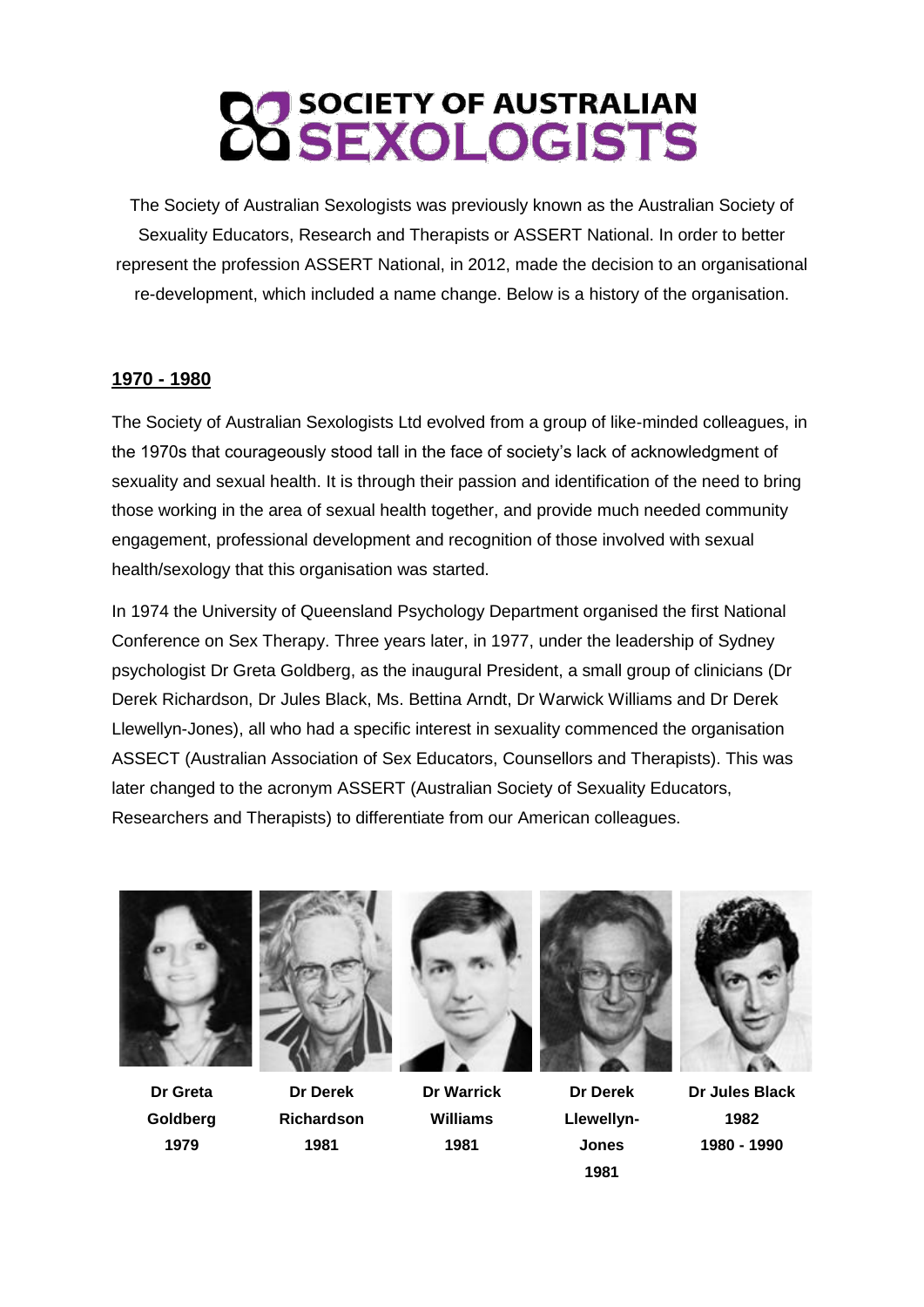Groups of clinicians in Victoria and Western Australia showed interest in the then NSWbased group and a National conference was held in Canberra in November 1980. Keynote speakers included Julia Heiman and Chris Tietze from the US and drew over 100 delegates. In 1981 John Money, was a keynote speaker in Sydney, where he presented his concepts of "Love Maps and Love Blots", which attracted the attention of the Sunday papers. In 1982 Ted and Sandra Cole from the US ran a series of workshops in Sydney and were keynote speakers at the third National conference held in Melbourne. Other renowned international speakers at ASSERT conferences included Joseph LoPiccolo, Harvey Gochros, David McWhirter and Andrew Mattison.

Bettina Arndt, editor of Forum magazine was influential in changing the sexual landscape in Australia in the 1980s. Women's magazines such as Cosmopolitan and Cleo followed suite, having sealed sections on the "G spot" and other sexual issues, which increased sexual health knowledge in Australia and no doubt their respective readerships.

In 1983, under Derek Richardson, it was decided to develop ASSERT into a national organisation and for the administration of the organisation to rotate through the States. Dr Gwen Leavesley was elected president of the new national organisation during the ASSERT conference held in Perth, Western Australia. By 1985 the national strategy was not successful, due to the professional needs of each state being different and the organisation returned to a co-operative with autonomous state bodies.

ASSERT became a member organisation of WAS (World Association for Sexual Health). Dr Jules Black from NSW was on the advisory committee of WAS from 1985 to 2001, Co-Secretary 1985-1989 and Secretary-General/Treasurer from 1989 to 1993. A bid by Drs Jules Black and Martyn Baker in Delhi in 1985 to host the WAS (World Association of Sexual Health) congress in Sydney in 1989 was unsuccessful. This was very disappointing to members of ASSERT.

In 1986, The WASS (Western Australia Sexology Society) was founded.



**ASSERT National Logo WASS Logo**

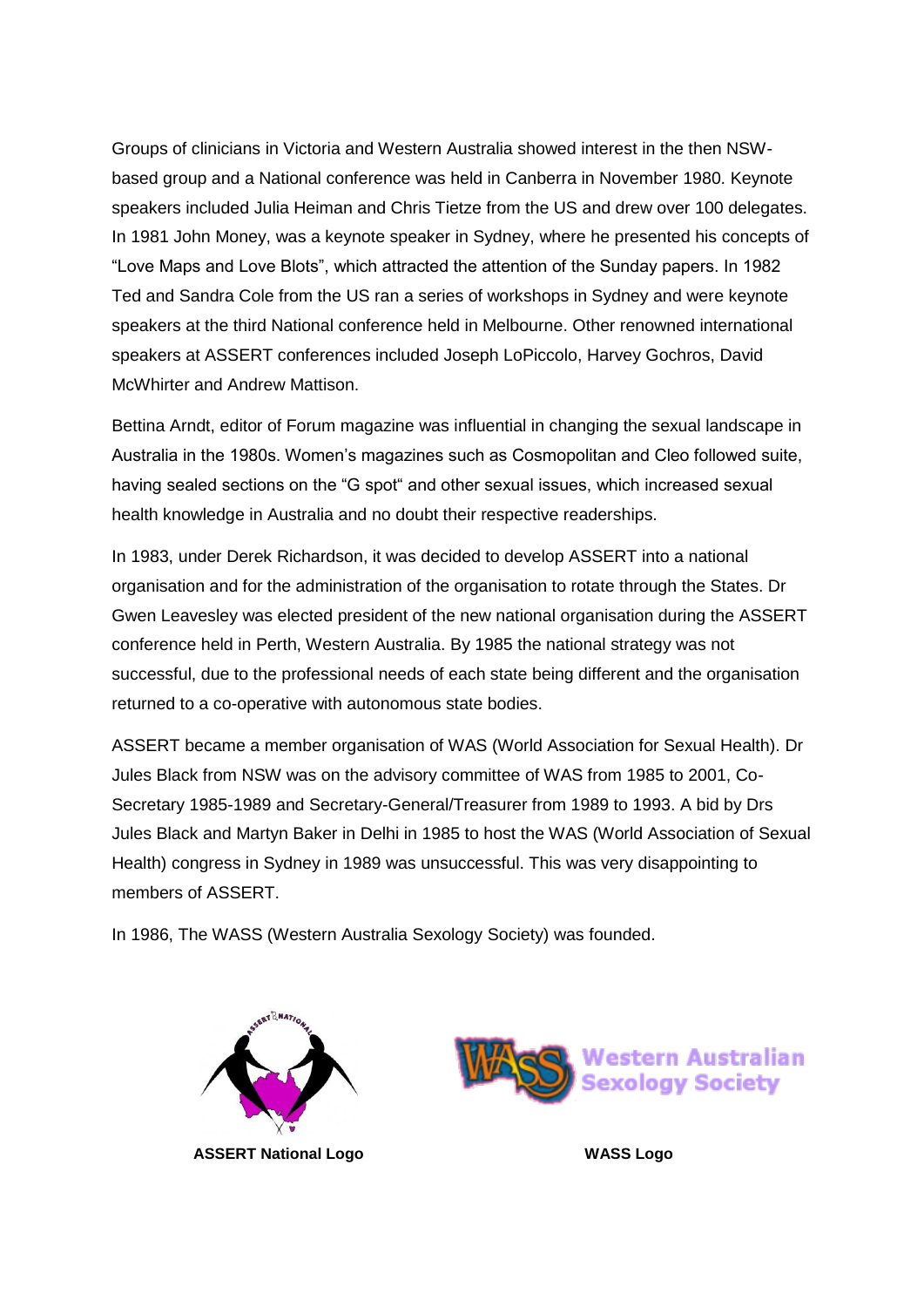### **1990 - 2000**

In 1994, ASSERT Queensland commenced and in 1995 Victoria and South Australia were established. In 1995 Dr David Schnarch visited Australia, where he introduced the concept of 'The Sexual Crucible' through workshops around Australia under the auspices of Relationships Australia and ASSERT.

In 1998 a new wave of national co-operation arose and the National Council of ASSERT was once again established. There was a clearly formulated mission to develop a national constitution, a code of ethics, national professional standards and to establish regular national conferences.

In 1999 collaboration between Michelle Phillips of Calgary and the late Geraldine Slattery from South Australia, presented workshops in Adelaide, Brisbane and Sydney focusing on 'Affirming Women's Sexuality'. In 1999 ASSERT South Australia presented 'Sexualities: The Australian Kaleidoscope ' in Adelaide.

# **2000 - 2010**

In 2002 WASS hosted 'Essential Directions for Sexology' in Fremantle and in 2004 ASSERT NSW presented in conjunction with the School of Biomedical Sciences, Faculty of Health Sciences, University of Sydney 'Sexual Diversity in the 21st Century'.



**ASSERT NSW Organising Committee 2004**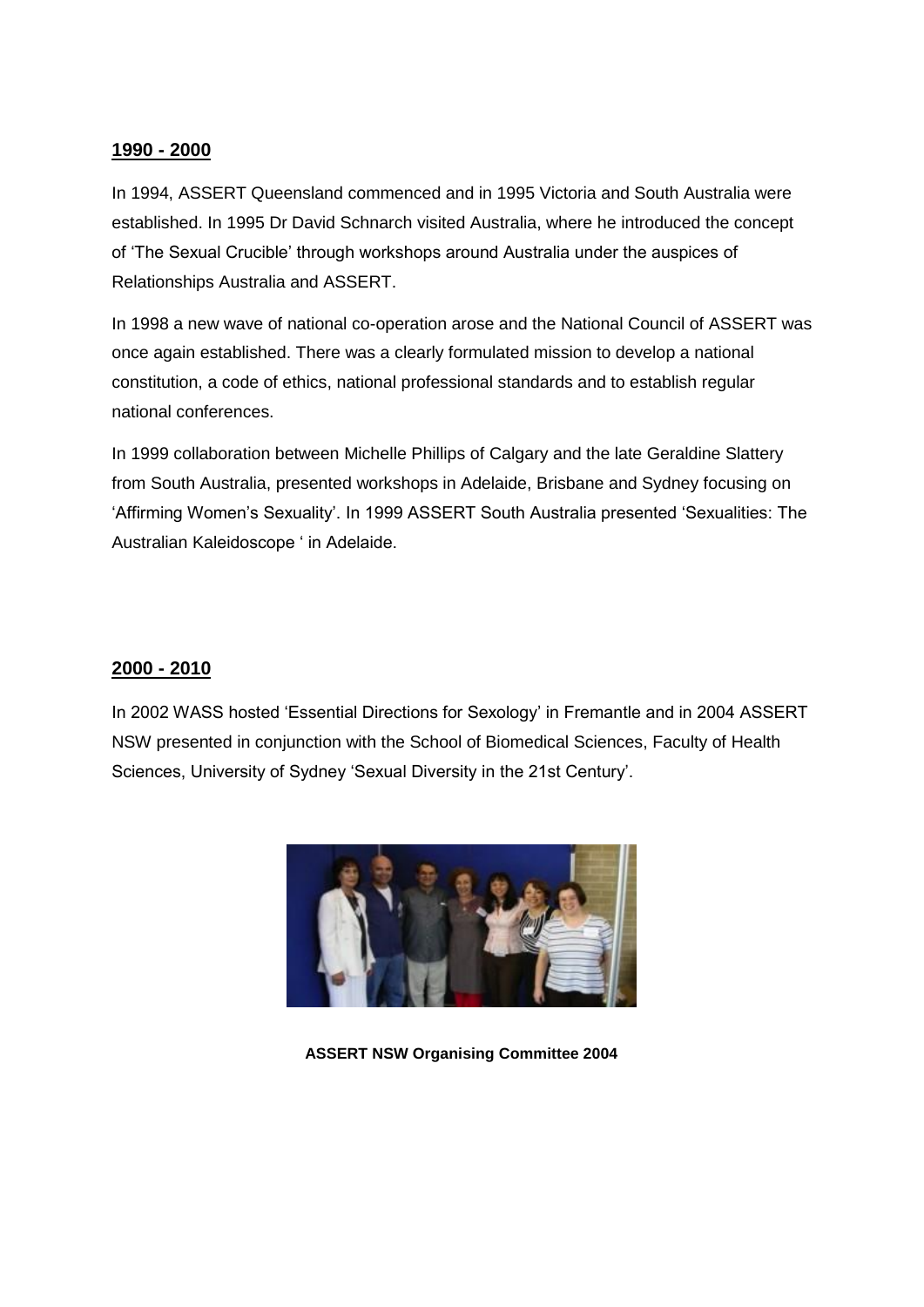In 2003, at the 16th WAS Congress in Havana, Cuba, Dr Margaret Redelman and Brett McCann were successful in winning the bid to host the 18th Congress of WAS in Sydney in 2007, 'Achieving Health, Pleasure and Respect'.



**Mark Ann's, Dr Margaret Redelman, Brett McCann**



**18th Congress of World Association for Sexology**



**Cirque du Soleil performance during closing ceremony**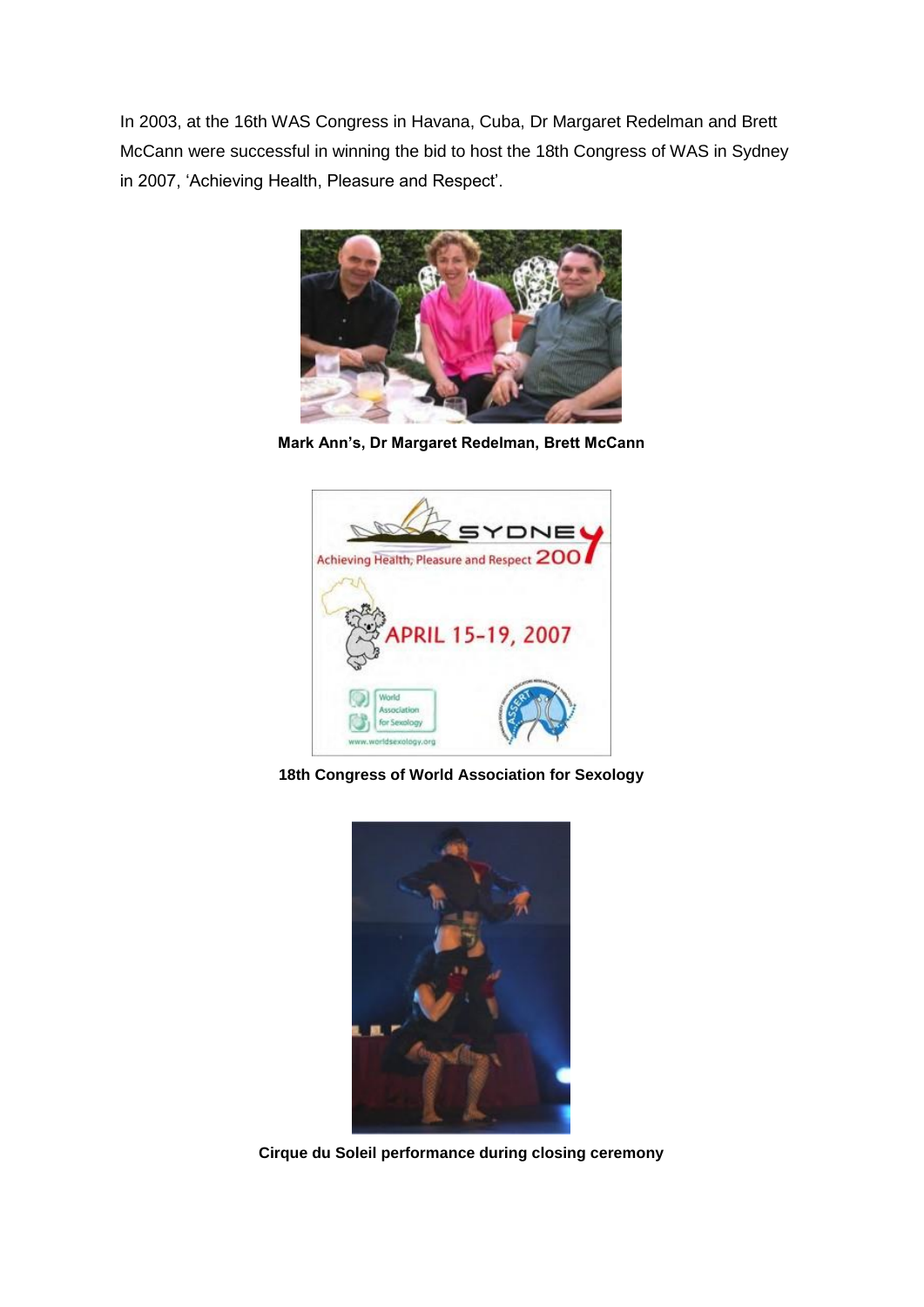This was a very successful congress, attended by over 1200 registrants from Australia and Internationally. This congress was an enormous task and the ASSERT National organising committee consisting of Dr Margaret Redelman, who was President of the 18th WAS Congress, President ASSERT National and Vice President ASSERT NSW, Dr Chris McMahon was the Chair of the Local Scientific Committee consisting of Brett McCann, Maria Caetano and Mark Ann's.

**Dr Kevin Wylie, Joanne Baker, Dr Eusebio Rubio-Aurioles President WAS, Dr Margaret Redelman, Dr Chris McMahon**

# **WAS (2007)**



**Kevan Wylie, Rosemary Coates, Eusebio-Rubio-Aurioles, Her Excellency Professor Marie Bashir, Margaret Redelman, Mark Ganem and Beverley Whipple**



**Margaret Redelman, Rosemary Coates, Sandra Lieblum, Beverly Whipple**

**Jules Black, Greta Goldberg, D. Narayana Reddy, Beverly Whipple and Reiko Ohkawa**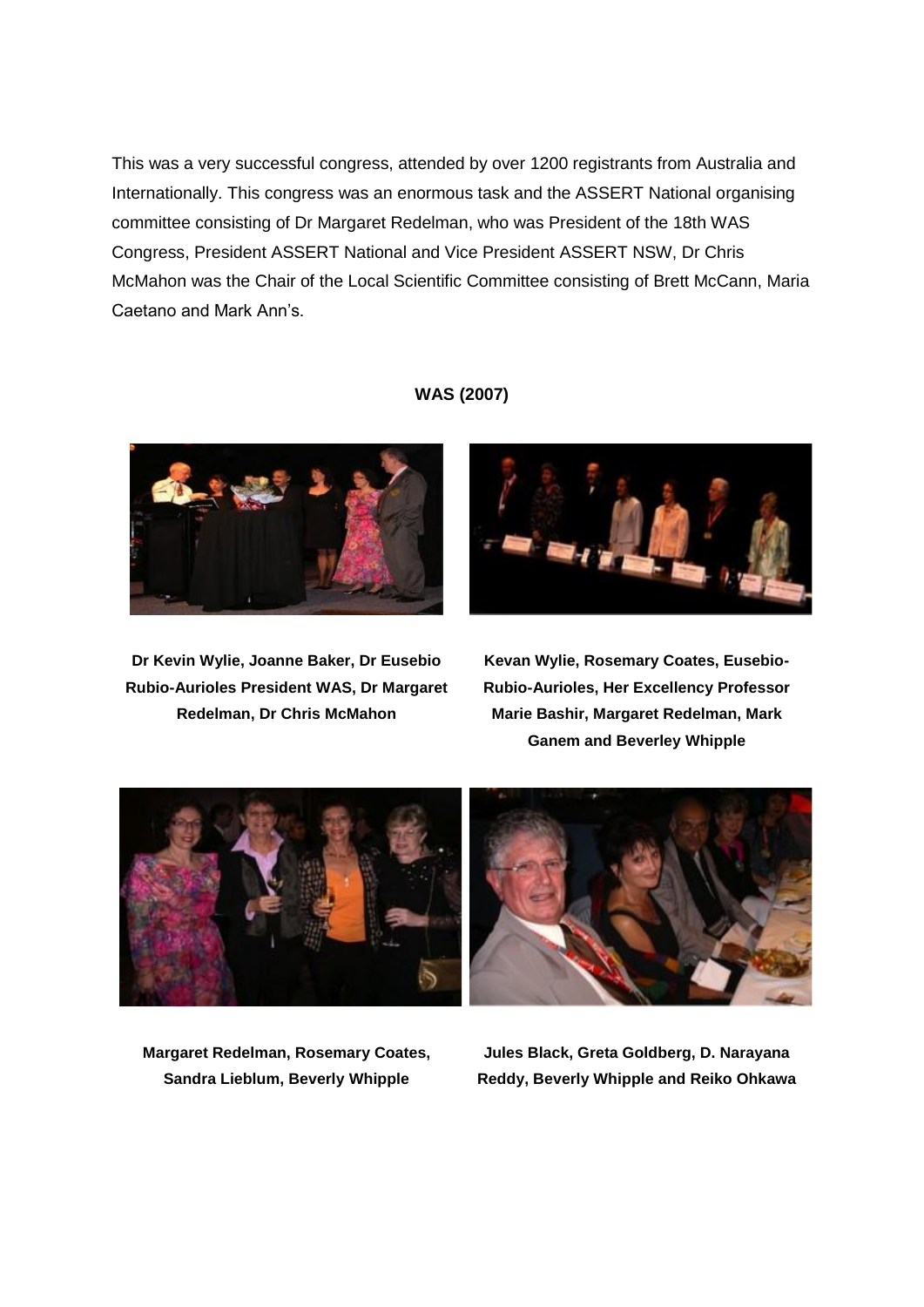For 12 years the national presidency rotated between the states:

- Mark Ann's from NSW was the inaugural president of the new National Association (1997-1998)
- Dr Diane Summers from Queensland (1998-2000)
- Gareth Merriman from Western Australia (2000-2004)
- Dr Margaret Redelman from NSW (2004-2009).

The objectives of ASSERT National moved more towards meeting the professional needs of those working in the area of sexual health/sexology by raising the profile of sexual health and providing professional development and support for its members. A unified, national accreditation criterion was developed for Sexuality Therapist, Sexuality Educator and Sexuality Researcher. There was a growing expertise in sexology/sexual health in Australia.

The first sexology program in Australia was developed by Dr Rosemary Coates and commenced at Curtin University in Western Australia in 1978. The Sydney University Diploma of Sexual Health Counselling was developed in collaboration between ASSERT NSW and the Australian College of Venerologists in the 1990s.

Despite our isolation geographically, ASSERT continued to be very active in professionally embracing and supporting sexual health issues at a national and international level. In 2008 ASSERT Qld and ASSERT ACT became incorporated and accepted onto the ASSERT National family. The bi-annual ASSERT National conference was held in Sydney and hosted by ASSERT NSW 'Sexual Health, Pleasure & Rights: The Australian Response'.

In 2009 Lynda Carlyle (ASSERT Victoria) was elected President of ASSERT National and continued in this role until October 2012. Lynda steered the growing organisation, with the support of a national committee, comprising of Diane Irvine, Dr Margaret Redelman, Francis D'Arcy-Tehan, Brett McCann, Diane Luckhurst-Smith, Jane Keany, Hilary Caldwell, Dr Gabrielle Morrissey and Jocelyn Klug.

# **2010 to present**

ASSERT National joined the AOFS (Asia-Oceania Federation of Sexology) and became more actively involved in regional sexology development. In 2010 the conference was again held in Sydney 'Too much, too little and different: The Sexual Possibilities of the New Millennium'.

In 2012 state representatives on the National Committee, unanimously voted for ASSERT National to become a company limited by guarantee in order to be one national organisation.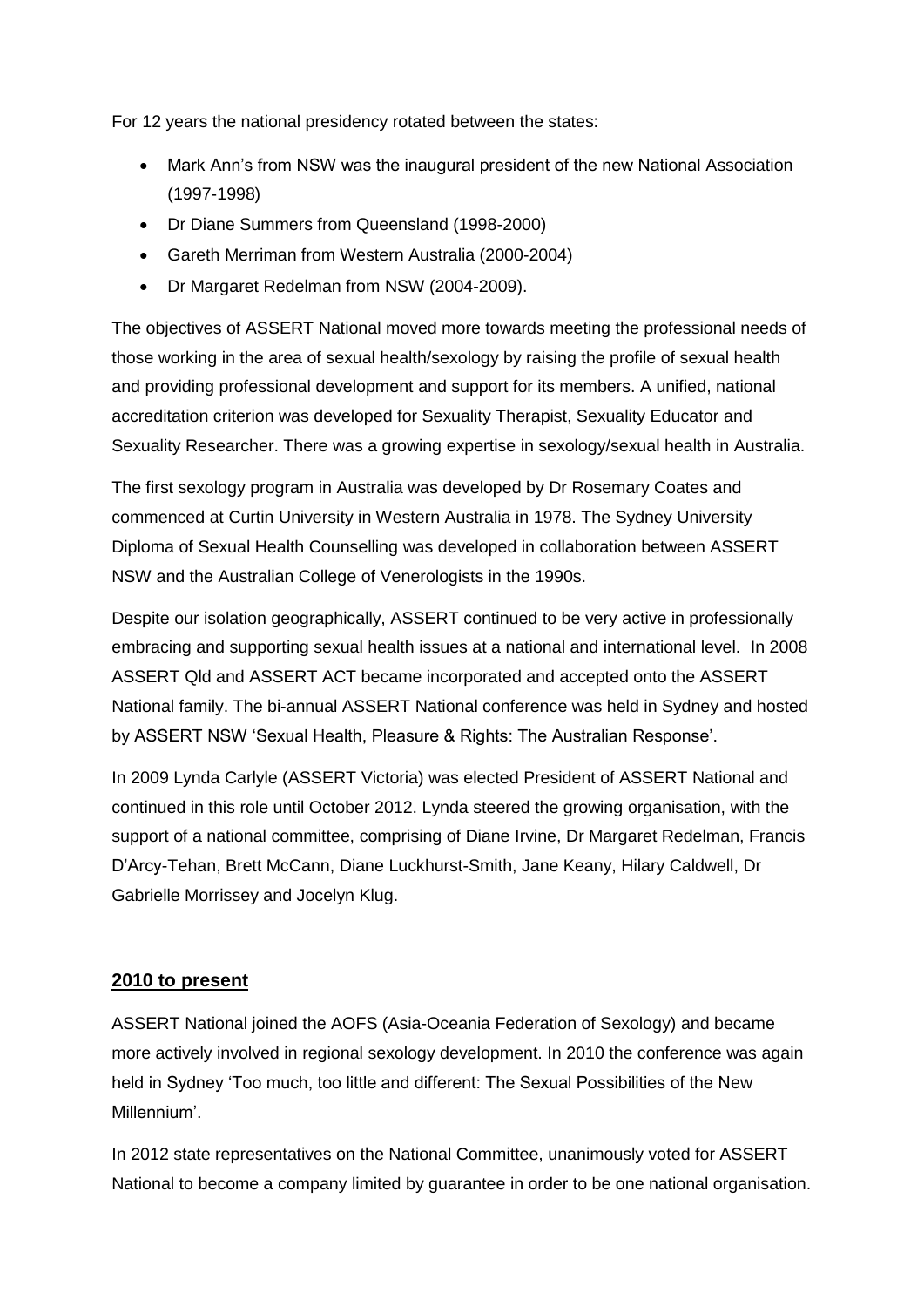We were invited to join the newly established Australasian Sexual Health Alliance (ASHA) as a founding member organisation. ASHA exists for multidisciplinary organisations working in sexual health and is facilitated by ASHM (Australasian Society for HIV Medicine). The agreement is designed to facilitate the collaboration of organisations and individuals from multiple disciplines, working together to achieve support of the sexual health workforce while relying on the infrastructure of ASHM.



# **ASSERT National Conference Melbourne 2012**

In 2012 ASSERT National Life Member, Dr Jules Black, donated his comprehensive and rare sexology archive, collected over 40 years to Curtin University. This collection is called the 'The Jules Black Sexology Collection'.

ASSERT NSW resigned from ASSERT National in 2012. A decision by the national committee to rebrand was decided and following a national member vote, a change in organisational structure occurred. ASSERT incorporated state bodies became branches of the one national society.

ASSERT Victoria hosted the last very successful biannual ASSERT National conference in Melbourne in October 2012 'Sexuality: Beyond Difficulties, Definitions and Diversity'. Dr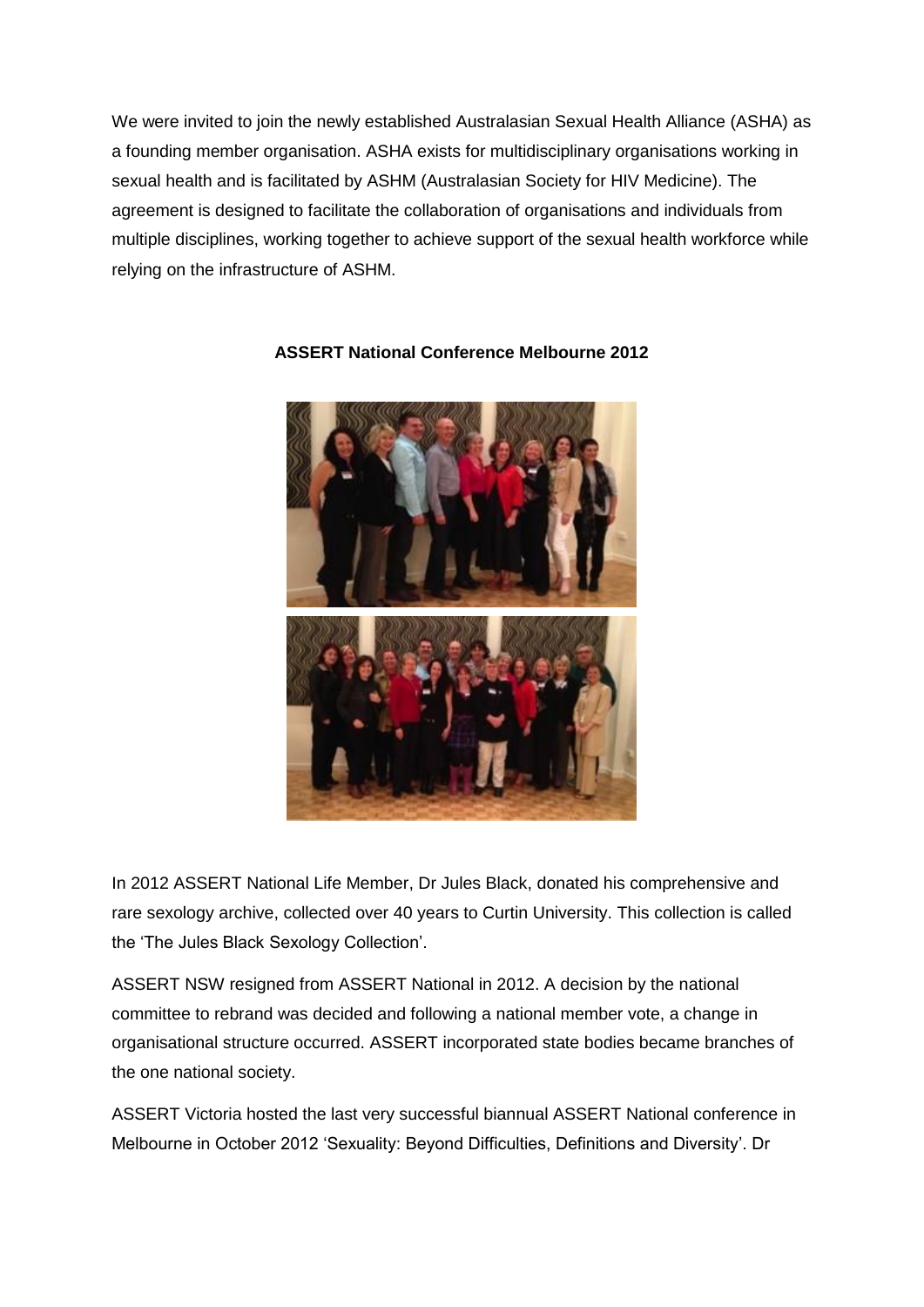Marty Klein, renowned international author, speaker, family therapist and sex therapist was the keynote speaker and delivered a series of workshops nationally.



**Dr Marty Klein**

# **A new organisation emerges**

The Society of Australian Sexologists was registered with ASIC in early 2013. Lynda Carlyle and Shane O'Dea were instrumental in getting the process started.

Jocelyn Klug was elected as President of ASSERT National in 2012 and became the inaugural Chair of the Society of Australian Sexologists Ltd in 2013.

A new accreditation criteria developed under Dr Christopher Fox this was to become a benchmark for those involved in psychosexual therapy or sexuality education in Australia. The criterion is very comprehensive and incorporates features from American and European accreditation faculties.



**Society of Australian Sexologists Logo**

2012/13 saw the commencement of SAS branches in NSW, Tasmania and Western Australia under Dr Michael Lowey, Dr Nenad Alempijevic and Matt Tilley respectively.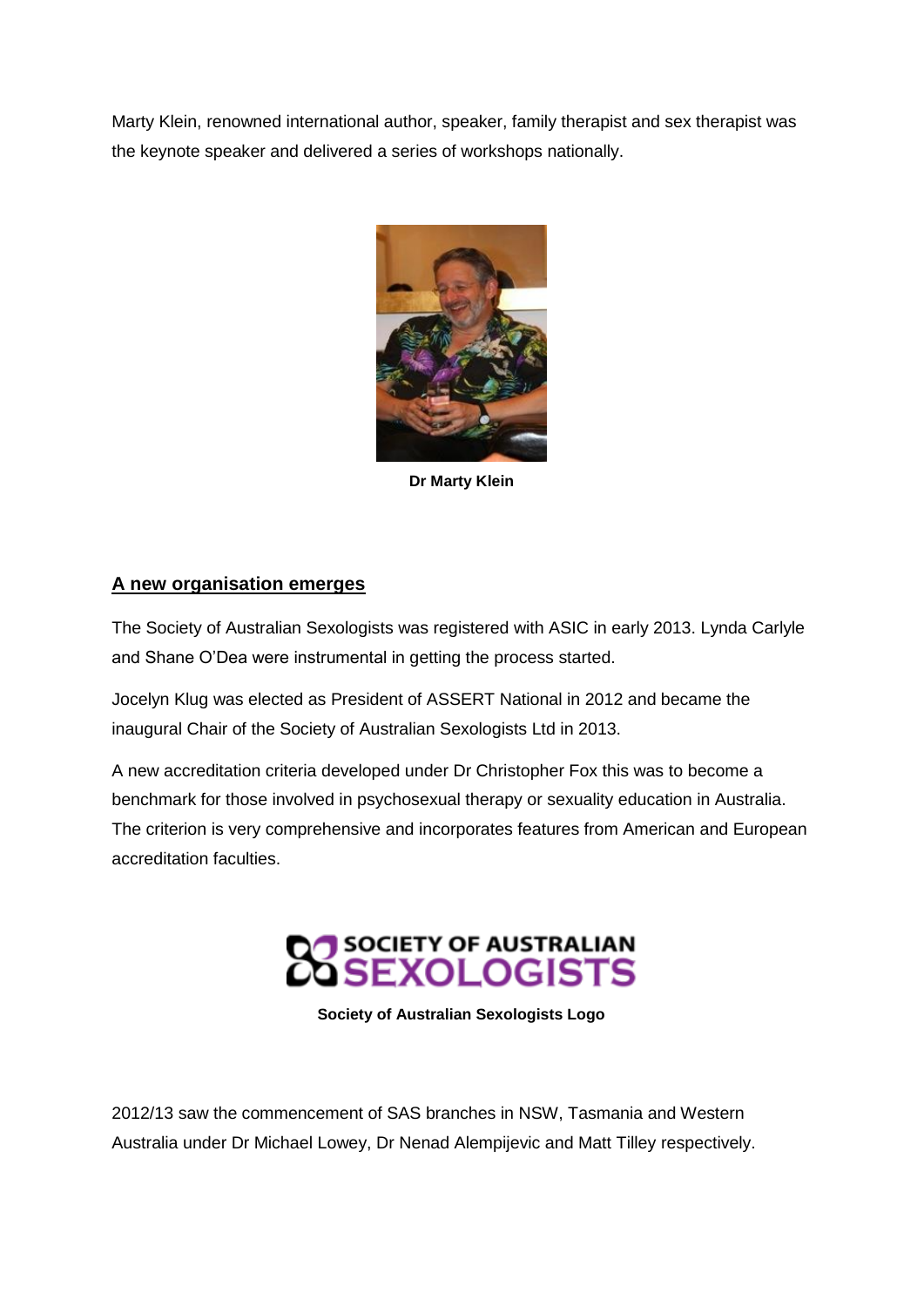National professional development workshops by Prof Barry McCarthy were run in Sydney, Perth, Adelaide, Melbourne and Brisbane in June 2013.



**Professor Barry McCarthy**

The Society's National Committee reflects the multidisciplinary diversity that encompasses sexology today. We are a highly professional, cohesive and dedicated group, who voluntarily give of our time for continued growth of the organisation, professional development for members, accreditation of psychosexual therapists and educators and to acknowledge to the wider community, this important aspect of sexual health and the future regulation of the profession.

The increasing involvement with the Asia Oceania Federation of Sexology (AOFS) enabled SAS the honor of hosting the 13th AOFS conference in Brisbane in October 23-25th 2014. Dr Margaret Redelman was the incoming President of the AOFS 2014-2016 and conference President, demonstrating her ongoing commitment and involvement with both national and international member organisations.

In 2015, Dr Christopher Fox was elected as National Chairperson. Chris was instrumental in the development and growth of sexology as a profession. His commitment to academia was balanced with regular promotion of the profession in media and through local and national events.

In 2017 Lisa Torney became the third National Chairperson of the Society. During her first year she focused on realigning the national face of the organisation. A key component of this was the organisation and hosting of the first annual Sexology in Practice Symposium. This symposium was a 2 day boutique professional development weekend for members and professionals with an interest in sexology.